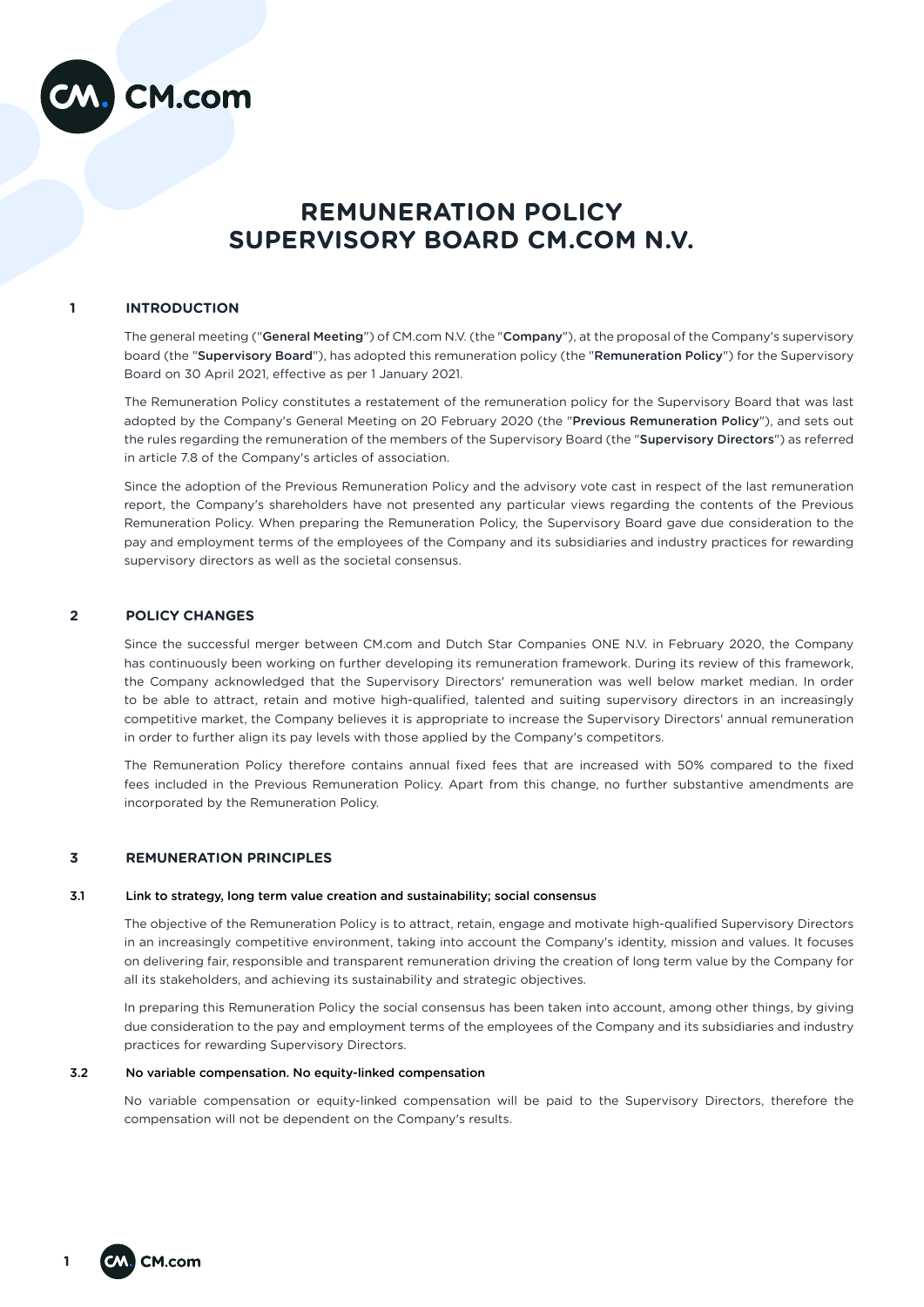## **4 SUPERVISORY DIRECTORS' FEES**

Supervisory Directors will be awarded the following remuneration:

- an annual fee for the membership of the Supervisory Board:
- an annual fee for the membership of a Supervisory Board committee:
- reimbursement of extraordinary expenses; and
- severance arrangements.

The Supervisory Board monitors whether Supervisory Director compensation levels sufficiently reward the time and talent required to serve on the Supervisory Board and reflect the Supervisory Directors' responsibilities, their efforts and the scope of their role. In doing so, the Supervisory Board takes the global, regional, local and relevant industry compensation practices into account.

The fees aim to reflect the Supervisory Directors' responsibility, their efforts and scope of their role, taking into account their level of seniority and experience.

#### 4.1 Annual fixed fee

Until amended, the annual fixed fee will amount to: (i) EUR 37,500 for the chairperson of the Supervisory Board, and (ii) EUR 22,500 for the other Supervisory Directors.

The fixed fee may be amended by the General Meeting upon a proposal of the Supervisory Board with due consideration of this Remuneration Policy.

#### 4.2 Committee fees

The Supervisory Board has established two committees: the nomination, selection and remuneration committee and the audit committee. Until amended, the annual committee fee will amount to: (i) EUR 2,750 for the chairperson of each of the aforementioned committees, and (ii) EUR 2,250 for the other committee members.

The committee fee may be amended by the General Meeting upon a proposal of the Supervisory Board with due consideration of this Remuneration Policy.

#### 4.3 Extraordinary expenses

Supervisory Directors are not entitled to compensation for any expenses incurred by them in the performance of their duties. Any reimbursement / compensation for such expenses will be deemed to have been included in the annual fixed fee and committee fees. Extraordinary expenses incurred by a Supervisory Director will be reimbursed after approval by the chairperson of the Supervisory Board.

#### 4.4 Service agreements and severance arrangements

Supervisory Directors enter into service agreements with the Company for their term of appointment, which agreements may be extended on the basis of their re-appointment. The service agreements may be terminated in accordance with Dutch law and subject of a notice period of 3 months. A service agreement will also terminate as per the moment the Supervisory Director concerned ceases to be a Supervisory Director, either by his resignation or by a resolution thereto by the General Meeting or the Founder Committee as the case may be or in any other way in accordance with Dutch law. The Supervisory Board may determine an appropriate severance payment for a Supervisory Director in line with Dutch law and the Dutch Corporate Governance Code provided that the severance payment will not exceed a sum equivalent the annual fixed fee of such Supervisory Director.

### 4.5 Adoption of remuneration

By adopting this Remuneration Policy, the General Meeting has also set the remuneration of the Supervisory Directors in accordance with paragraph 4.1 through 4.4 hereof.

#### **5 SHAREHOLDING GUIDELINES**

None of the Supervisory Directors may hold shares, options for shares or similar securities in the Company's share capital other than as a long-term investment.